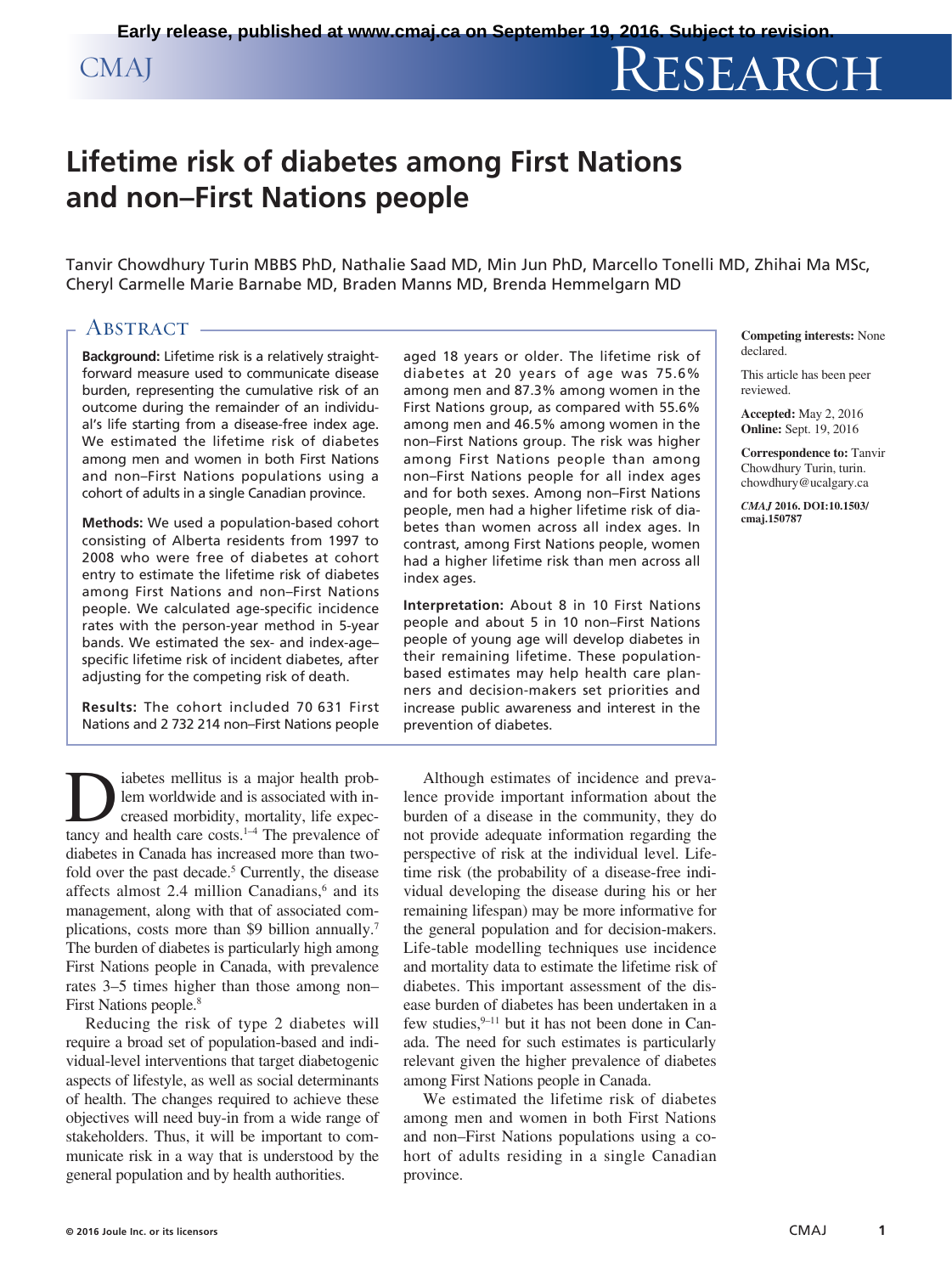## **Methods**

#### **Study population**

All residents of the province of Alberta are eligible for insurance coverage by Alberta Health, and more than 99% participate in this coverage. We included 2 897 299 residents aged 18 years or older (1 436 324 men and 1 460 975 women) who were registered with Alberta Health between Apr. 1, 1997, and Mar. 31, 2008. Each person's first encounter date with Alberta Health was considered the study entry date. We excluded those who had diabetes at cohort entry.

#### **Classification of First Nations status**

We determined participants' First Nations status from an indicator variable in the Alberta Health Registry file, which identifies people registered with Aboriginal Affairs and Northern Development Canada under the Indian Act. A person with a First Nations identifier at any time during the study period was classified as First Nations; all other participants were classified as non–First Nations people.12 Aboriginal people in Alberta who were not registered within the Indian Act (e.g., unregistered First Nations and Metis) were included in the non–First Nations group. According to the 2011 census, about 52% of the Alberta Aboriginal population is registered First Nations.<sup>13</sup>

After Ontario and British Colombia, Alberta has the third largest First Nations population among the provinces and territories of Canada.14 About half of the population lives on Indian reserves.15 More than half of First Nations people in Alberta are under 25 years of age, and less than 5% are over 64 years old; the median age is 23 years.15 Great cultural diversity exists within the Albertan First Nations communities, including a broad range of spoken languages, the most common being Blackfoot, Cree, Chipewyan, Dene, Sarcee and Stoney.15

#### **Outcome measure**

Participants were followed for the development of diabetes after their study entry. The diagnosis of diabetes was based on the previously validated National Diabetes Surveillance System definition.16 The case definition required 2 or more physician service claims for diabetes (International Classification of Diseases, 9th Revision [ICD-9] code 250) within 2 years, or 1 or more hospital admissions with ICD-9 code 250 (before Mar. 31, 2002) or the equivalent ICD-10 (International Statistical Classification of Disease and Related Health Problems, 10th Revision) codes E10–14 (after Mar. 31, 2002),<sup>16</sup> selected from all available diagnostic codes from the administrative data sources.<sup>17</sup> This case definition has been reported to have 86% sensitivity, 97% specificity and 80% positive predictive values for identifying individuals with diabetes through administrative data sources.16 Death was determined from the Alberta Health Registry file. Participants were followed from their study index date to the occurrence of the study outcome, death, out-migration from Alberta or the end of the study period (Mar. 31, 2009).

#### **Measurement of cohort characteristics**

Socioeconomic status was categorized based on Statistics Canada 2001 and 2006 census data. Median neighbourhood household income (in quintiles) and residency (rural or urban) were identified based on census data closest to the study entry date of the participants.<sup>18</sup> A diagnosis of hypertension was determined based on previously validated criteria.19 We identified other comorbid conditions among physician claims and hospital admission records using validated coding algorithms based on the Deyo adaptation (ICD-9, Clinical Modification [ICD-9-CM] data) and the Quan validation (ICD-10 data) of the Charlson Comorbidity Index.20

#### **Statistical analysis**

We used age (in years) as the time scale. The index age categories started at age 20 years and increased by decade to age 60. Risk estimation began at an index age; participants who were younger than the index age of interest at the beginning of the study period entered the analysis when they reached the required age. For example, for risk estimation at an index age of 20 years, participants aged 20 years and older were included; those who were less than 20 years old at cohort entry began contributing to the risk estimation when they attained the age of 20.

We estimated the cumulative incidence of diabetes conditional on survival to ages 20, 30, 40, 50 and 60 years. We estimated lifetime risk of diabetes accounting for the competing risk of death. We calculated index-age–specific incidence of diabetes and the lifetime risk estimates using a modified technique of survival analysis, $2<sup>1</sup>$ as in prior reported analyses.22,23 In contrast to the conventional Kaplan–Meier survival analysis (which considers individuals who die as censored observations), this modified approach considers death as a competing event.

All statistical analyses were performed using SAS version 9.1 (SAS Institute).

#### **Ethics approval**

The Conjoint Health Research Ethics Board of the University of Calgary approved the study.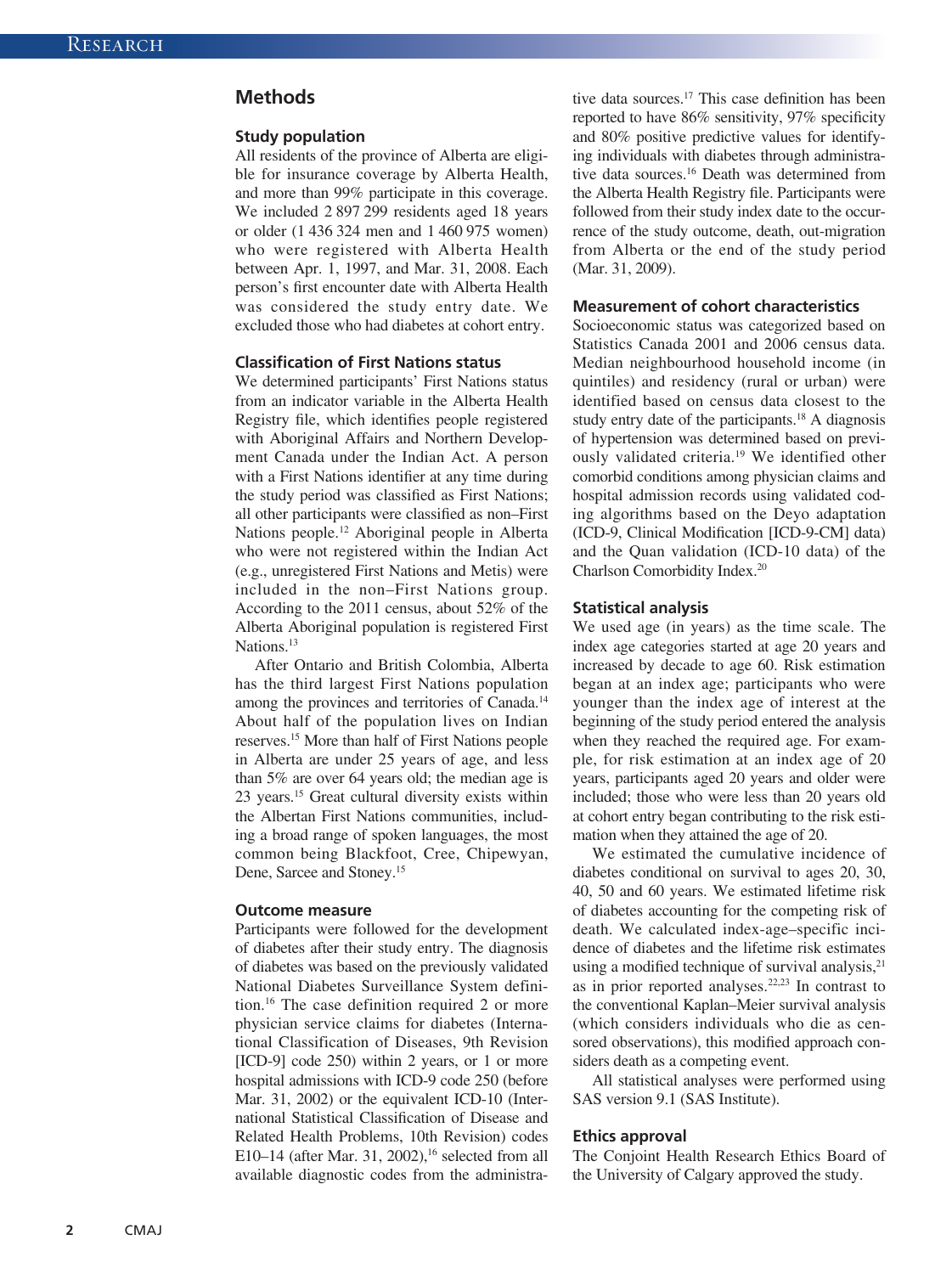# **Results**

The study cohort included 2 802 845 participants without a history of diabetes, 70 631 (2.5%) of whom had First Nations status (Figure 1). The mean follow-up period was 8.71 (standard deviation 3.84) years. The First Nations participants were younger, generally had a higher prevalence of comorbid conditions and were more likely to be in a lower income quintile (Table 1). During a total follow-up of 23 362 108.3 person-years for the participants 20 years and older during the study, diabetes developed in 160 549 participants. The number of person-years of follow-up and the number of events (diabetes and death) across all age groups are presented in Appendix 1 (available at [www.cmaj.ca/lookup/suppl/doi:10.1503/](http://www.cmaj.ca/lookup/suppl/doi:10.1503/cmaj.150787/-/DC1) [cmaj.150787/-/DC1\)](http://www.cmaj.ca/lookup/suppl/doi:10.1503/cmaj.150787/-/DC1).

Table 2 presents the lifetime risk of diabetes as well as the risk over 10-, 20-, 30- and 40-year time horizons among First Nations and non–First Nations men by index age. The lifetime risk of diabetes adjusted for competing risk of death among 20-year-old men was 75.6% in the First Nations group and 55.6% in the non–First Nations group. As expected, there was a graded increase in the risk of diabetes over longer time horizons for all index ages in both First Nations and non–First Nations groups. For example, among 20-year-old First Nations men, the risk of diabetes was 1.4%, 6.0%, 15.4%, 31.5%, 51.7% and 68.6% over the 10-, 20-, 30-, 40-, 50- and 60 year time horizons, respectively.

Table 3 presents the short, intermediate and lifetime risks of diabetes among women in the First Nations and non–First Nations groups. Among 20-year-old women, the adjusted lifetime risk was 87.3% in the First Nations group and 46.5% in the non–First Nations group. The lifetime risk of diabetes was lower among



**Figure 1: Selection of the study cohort.**

women than among men in all index age categories in the non–First Nations group. In contrast, First Nations women had a higher lifetime risk of diabetes than First Nations men in all index age categories (Tables 2 and 3). Again, a graded increase in diabetes risk with increasing time horizon was consistently observed among women in both the First Nations and non–First Nations groups (Figure 2).

The lifetime risk estimates of diabetes among men and women by location of residence (urban or rural) are presented in Appendix 2 (available at [www.cmaj.ca/lookup/suppl/doi:10.1503/cmaj](http://www.cmaj.ca/lookup/suppl/doi:10.1503/cmaj.150787/-/DC1) [.150787/-/DC1](http://www.cmaj.ca/lookup/suppl/doi:10.1503/cmaj.150787/-/DC1)). The estimates among First Nations men and women were consistently higher than those among their non–First Nations counterparts across both urban and rural locations. In the First Nations group, the lifetime risk of diabetes was notably higher among those living in

| Table 1: Baseline characteristics of study participants by First Nations status |                                     |                                           |  |
|---------------------------------------------------------------------------------|-------------------------------------|-------------------------------------------|--|
|                                                                                 | % of participants*                  |                                           |  |
| Characteristic                                                                  | <b>First Nations</b><br>$n = 70631$ | <b>Non-First Nations</b><br>$n = 2732214$ |  |
| Age, yr, mean $\pm$ SD                                                          | $34.5 \pm 12.6$                     | $40.7 \pm 16.3$                           |  |
| Sex, female                                                                     | 49.9                                | 49.5                                      |  |
| Comorbid condition                                                              |                                     |                                           |  |
| Hypertension                                                                    | 3.9                                 | 7.5                                       |  |
| Cerebrovascular disease                                                         | 0.7                                 | 1.0                                       |  |
| Peripheral vascular disease                                                     | 0.2                                 | 0.6                                       |  |
| Congestive heart failure                                                        | 0.8                                 | 1.1                                       |  |
| Cancer                                                                          | 1.0                                 | 1.8                                       |  |
| <b>COPD</b>                                                                     | 17.6                                | 9.2                                       |  |
| Dementia                                                                        | 0.2                                 | 0.5                                       |  |
| <b>Myocardial infarction</b>                                                    | 0.5                                 | 0.9                                       |  |
| Peptic ulcer disease                                                            | 4.8                                 | 1.9                                       |  |
| Rheumatic disease                                                               | 1.2                                 | 0.6                                       |  |
| Location of residence                                                           |                                     |                                           |  |
| Rural                                                                           | 47.7                                | 19.3                                      |  |
| Urban                                                                           | 52.3                                | 80.7                                      |  |
| Unknown                                                                         | 0.0                                 | 0.01                                      |  |
| Income quintile                                                                 |                                     |                                           |  |
| 1 (lowest)                                                                      | 42.5                                | 21.6                                      |  |
| 2                                                                               | 14.7                                | 19.6                                      |  |
| 3                                                                               | 10.5                                | 18.3                                      |  |
| 4                                                                               | 7.9                                 | 18.0                                      |  |
| 5 (highest)                                                                     | 9.4                                 | 17.8                                      |  |
| Unknown                                                                         | 15.1                                | 4.71                                      |  |

Note:  $COPD =$  chronic obstructive pulmonary disease.  $SD =$  standard deviation. \*Unless stated otherwise.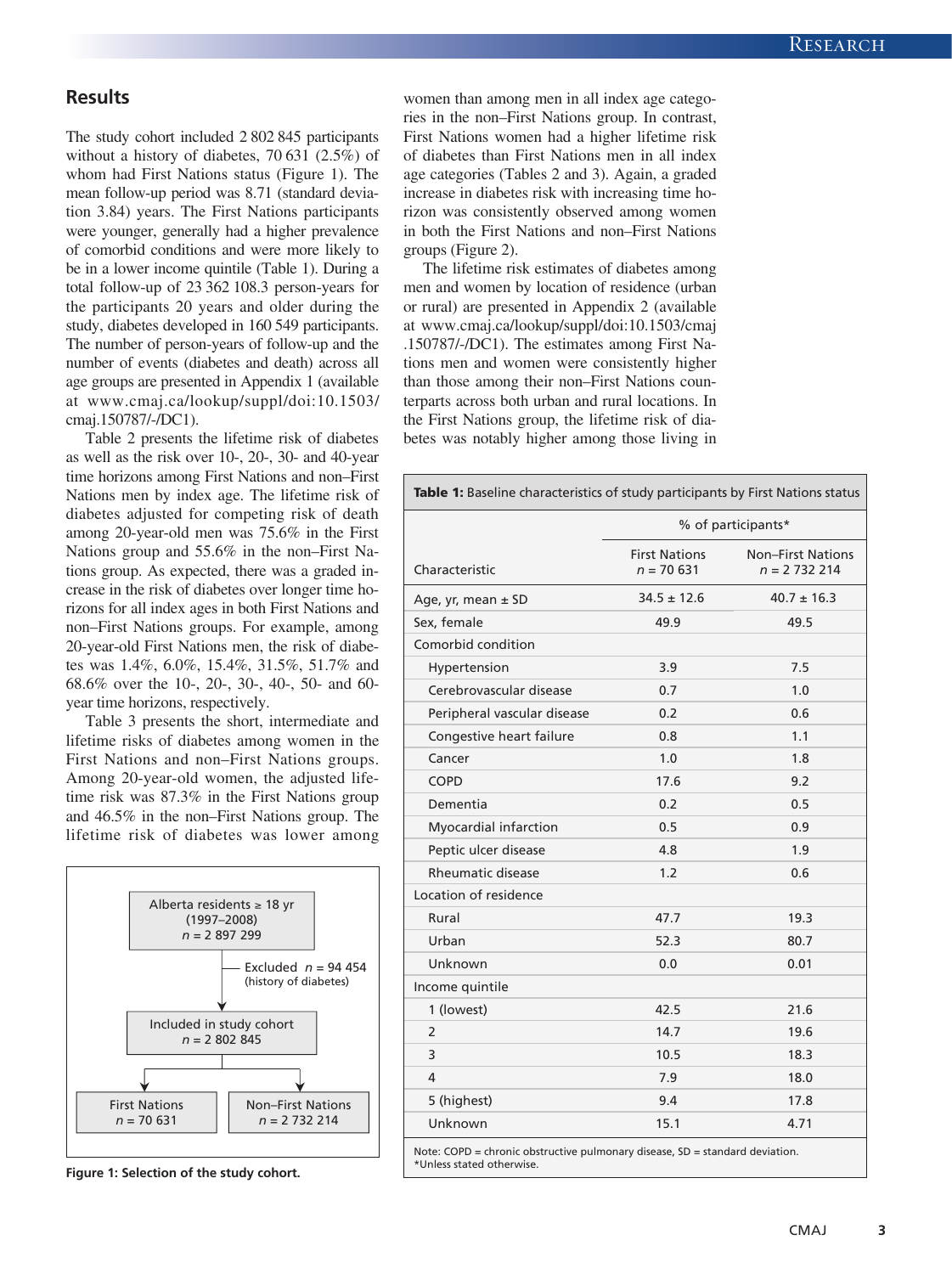rural locations than among those in urban areas. This difference was strikingly prominent among women. For example, 20-year-old First Nations women in rural areas had a lifetime risk of 94.2%, as compared with 80.4% among their counterparts in urban locations. In contrast, non– First Nations men and women in urban locations had slightly higher lifetime risks of diabetes than their rural counterparts.

### **Interpretation**

We estimated the lifetime risk of diabetes among First Nations and non–First Nations people in a population-based cohort of nearly 3 million people from a provincial health registry. The observed probabilities suggest that about 5 in 10 non–First Nations men and women of young age will develop diabetes in their lifetime. The lifetime risk

| Index<br>age, yr                                                                  | Time horizon     | Risk estimate, % (95% CI) |                          |  |
|-----------------------------------------------------------------------------------|------------------|---------------------------|--------------------------|--|
|                                                                                   |                  | <b>First Nations</b>      | <b>Non-First Nations</b> |  |
| 20                                                                                | 10 <sub>yr</sub> | $1.4(1.2-1.7)$            | $0.6(0.6-0.7)$           |  |
|                                                                                   | 20 <sub>yr</sub> | $6.0(5.6-6.4)$            | $2.5(2.4-2.6)$           |  |
|                                                                                   | 30 <sub>yr</sub> | 15.4 (14.7-16.1)          | $7.4(7.3 - 7.5)$         |  |
|                                                                                   | 40 yr            | 31.5 (30.3-32.8)          | 18.1 (17.9-18.3)         |  |
|                                                                                   | 50 yr            | 51.7 (49.9-53.6)          | 33.5 (33.3-33.8)         |  |
|                                                                                   | 60 yr            | 68.6 (66.0-71.0)          | 47.8 (47.5-48.1)         |  |
|                                                                                   | Lifetime         | 75.6 (72.6–78.5)          | 55.6 (55.3–55.9)         |  |
| 30<br>10 <sub>yr</sub><br>20 <sub>yr</sub><br>30 yr<br>40 yr<br>50 yr<br>Lifetime |                  | $4.7(4.3-5.0)$            | $1.9(1.9-1.9)$           |  |
|                                                                                   |                  | 14.3 (13.6-15.0)          | $6.8(6.7-6.9)$           |  |
|                                                                                   |                  | 30.8 (29.6-32.1)          | 17.6 (17.4-17.7)         |  |
|                                                                                   | 51.5 (49.6-53.4) | 33.1 (32.9–33.4)          |                          |  |
|                                                                                   | 68.6 (66.1-71.2) | 47.5 (47.2-47.8)          |                          |  |
|                                                                                   |                  | 75.9 (72.9-78.9)          | 55.3 (55.0-55.7)         |  |
| 40                                                                                | 10 <sub>yr</sub> | $10.0(9.3-10.6)$          | $4.9(4.9 - 5.0)$         |  |
|                                                                                   | 20 <sub>yr</sub> | 27.1 (25.8-28.3)          | 15.8 (15.7-16.0)         |  |
|                                                                                   | 30 yr            | 48.5 (46.6-50.4)          | 31.5 (31.3-31.7)         |  |
| 40 yr<br>Lifetime                                                                 | 66.3 (63.6-68.9) | 46.0 (45.7-46.3)          |                          |  |
|                                                                                   |                  | 73.8 (70.6-76.9)          | 53.9 (53.6-54.3)         |  |
| 50                                                                                | 10 <sub>yr</sub> | 18.0 (16.8-19.3)          | 11.1 (10.9-11.2)         |  |
|                                                                                   | 20 <sub>yr</sub> | 40.7 (38.7-42.7)          | 27.0 (26.8-27.3)         |  |
|                                                                                   | 30 yr            | 59.5 (56.7-62.2)          | 41.8 (41.5-42.1)         |  |
|                                                                                   | Lifetime         | 67.4 (64.0-70.7)          | 49.9 (49.5 - 50.2)       |  |
| 60                                                                                | 10 <sub>yr</sub> | 24.8 (22.8-26.9)          | 16.7 (16.4-16.9)         |  |
|                                                                                   | 20 <sub>yr</sub> | 45.4 (42.3–48.5)          | 32.0 (31.7-32.3)         |  |
|                                                                                   | Lifetime         | 54.1 (50.4-57.8)          | 40.4 (40.1-40.8)         |  |

was much higher in the First Nations population (about 7 in 10 men and 9 in 10 women).

In our study, men had a higher lifetime risk of diabetes than women of similar age strata in the non–First Nations group. In contrast, women had a higher lifetime risk than men in the First Nations group. This observation likely reflects the fact that the incidence of diabetes is higher among First Nations women than among First Nations men in Canada.24 That women in First Nations communities are more likely to be overweight or obese than the men, and at a younger  $\text{age},^{25}$  would explain this disparity to some extent. Also, there are high rates of gestational diabetes among pregnant Aboriginal women who develop type 2 diabetes later in life.26

Irrespective of urban or rural location of residence, we observed a higher lifetime risk of diabetes among First Nations people than among non–First nations people. However, in the First Nations group, the lifetime risk was higher among those living in rural communities than among those in urban areas. This difference was striking among First Nations women. Access to care and geographic factors, which have been identified as important determinants of health for indigenous people, $27$  may be contributing to the higher observed risk.<sup>28</sup>

We also observed that the First Nations group reached a higher risk of diabetes at a much younger age than the non–First Nations group. The cumulative risk of diabetes among young First Nations men overtook the lifetime risk among non– First Nations men by about 20 years earlier. Among First Nations women, this happened about 30 years earlier. These findings coupled with the observations that younger people had a higher lifetime risk of diabetes than their older counterparts indicates the importance of early mobilization of preventive measures against the development of diabetes among First Nations people.

Reports of a similar nature were limited to studies in the United States<sup>11</sup> and Australia.<sup>9</sup> However, the methodologic differences across these studies hinder direct comparison of the estimates with our results. In the US study, Narayan and associates $11$  used incidence rates and mortality derived from different sources and a Markov chain model to estimate the lifetime risk of diabetes. The authors estimated that the lifetime risk of diabetes among people 40 years of age was about 3 in 10.11 They defined diabetes based on selfreported disease status, which might have underestimated true diabetes rates.

In the Austrialian study, Magliano and associates<sup>9</sup> used the approach of building a multistate life table to estimate the lifetime risk of diabetes in an epidemiologic cohort of 5842 adults.<sup>9</sup> The authors reported that the lifetime probability of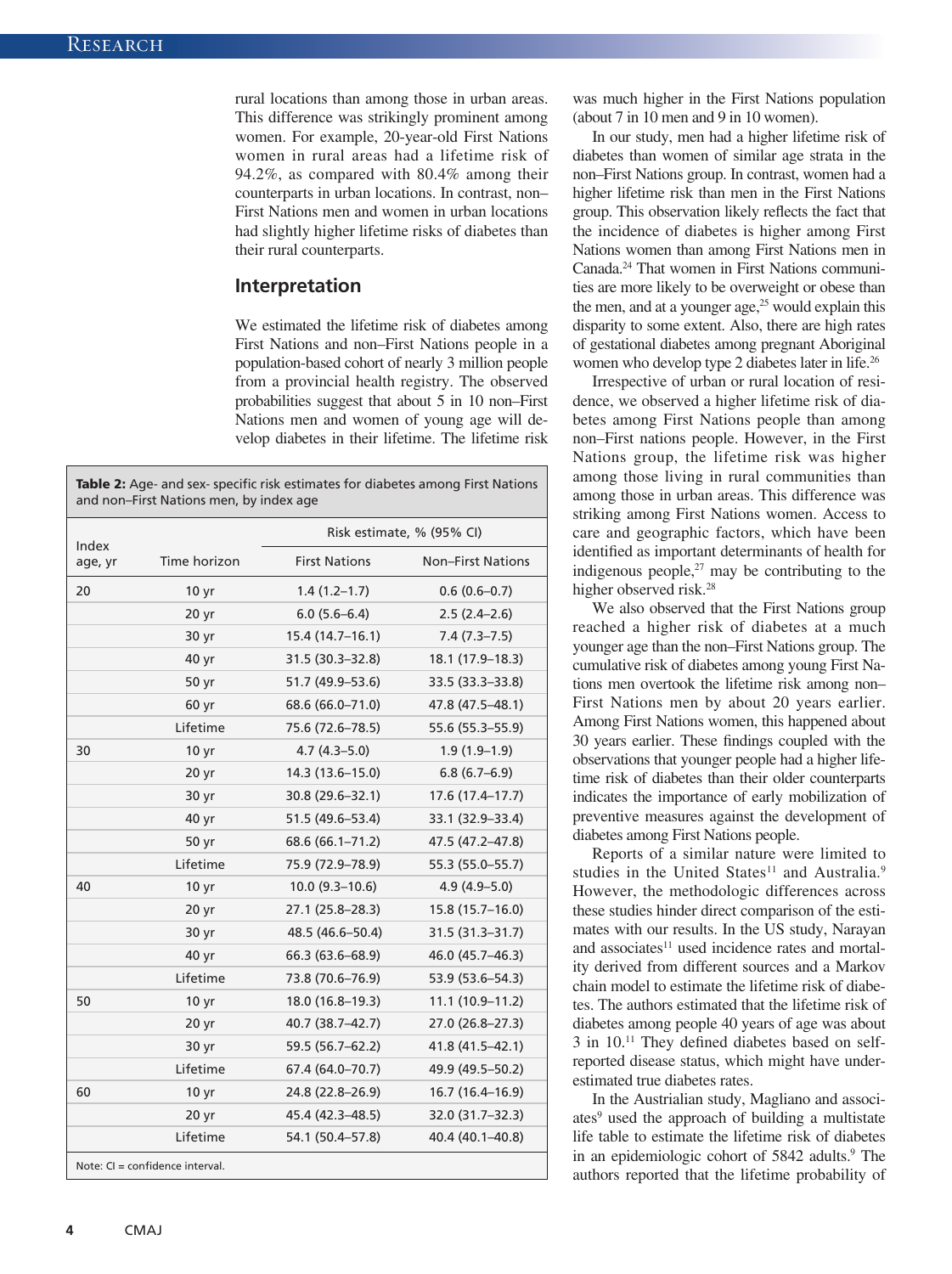diabetes among people 26 years of age was about 3 in 10.9 They recognized the potential limitation of using a single oral glucose tolerance test to define diabetes in their study and acknowledged the possibility of underestimation of the true risk.

Our analysis used a cohort of nearly 3 million people from a single Canadian province, and diabetes was defined using administrative data sources. We used a survival analysis approach to estimate the lifetime risk of diabetes, with a special focus on the difference in risk between First Nations by non–First Nations people. We did not identify prior reports that compared estimates of lifetime risk in an Aboriginal population and a contemporaneous non-Aboriginal counterpart.

Although the lifetime risk of diabetes was high in both First Nations and non–First Nations groups, it was higher in the former. These findings are consistent with population-based diabetes reports showing higher incidence and prevalence of diabetes among First Nations people than among non–First Nations people.<sup>24,29,30</sup> Dyck and associates $24$  reported that the incidence and prevalence of diabetes were more than 4 times higher among First Nations women than among non– First Nations women, and more than 2.5 times higher among First Nations men than among non– First Nations men. The reasons that have been attributed to these differences include genetic susceptibility, $3^{1-34}$  dietary acculturation, $3^{4,35}$  adoption of sedentary lifestyle<sup>34,36</sup> and increasing prevalence of obesity and metabolic syndrome.37–39 Overall, the First Nations populations in Canada, and similarly other indigenous groups worldwide, are vulnerable to developing diabetes. It also appears that inequities in the social, cultural, historical, economic and political determinants of health, lack of access to nutritionally adequate food and barriers

Index age, yr Time horizon Risk estimate, % (95% CI) First Nations Non–First Nations 20 10 yr 2.8 (2.5–3.2) 1.2 (1.1–1.2) 20 yr 9.2 (8.6–9.7) 3.5 (3.4–3.6) 30 yr 19.4 (18.6–20.2) 7.1 (7.0–7.2) 40 yr 38.6 (37.3–40.0) 14.7 (14.6–14.9) 50 yr 60.8 (58.7–62.9) 26.0 (25.8–26.2) 60 yr 79.2 (76.3–82.2) 38.0 (37.8–38.3) Lifetime 87.3 (83.7–90.8) 46.5 (46.2–46.8) 30 10 yr 6.4 (6.0–6.9) 2.4 (2.3–2.4) 20 yr 16.8 (16.0–17.6) 6.0 (5.9–6.1) 30 yr 36.2 (34.8–37.6) 13.6 (13.5–13.7) 40 yr 58.6 (56.5–60.7) 24.9 (24.7–25.1) 50 yr 77.3 (74.3–80.3) 37.0 (36.7–37.3) Lifetime 85.4 (81.8–89.0) 45.4 (45.1–45.7) 40 10 yr 10.6 (9.9–11.3) 3.6 (3.6–3.7) 20 yr 30.5 (29.1–31.8) 11.3 (11.2–11.4) 30 yr 53.5 (51.3–55.6) 22.6 (22.4–22.8) 40 yr 72.5 (69.5–75.6) 34.8 (34.5–35.1) Lifetime 80.9 (77.2–84.5) 43.3 (43.0–43.6) 50 10 yr 20.6 (19.3–21.9) 7.7 (7.6–7.9) 20 yr 44.5 (42.2–46.7) 19.2 (19.0–19.4) 30 yr 64.3 (61.0–67.5) 31.5 (31.2–31.8) Lifetime 72.9 (69.1–76.8) 40.1 (39.8–40.4) 60 10 yr 25.5 (23.2–27.7) 11.8 (11.6–12.0) 20 yr 46.6 (43.1–50.1) 24.4 (24.2–24.7) Lifetime 55.8 (51.6–60.0) 33.2 (32.9–33.6) Note: CI = confidence interval.



**Figure 2: Cumulative risk of diabetes with advancing age among First Nations and non–First Nations men and women at the index age of (A) 20 years and (B) 40 years. FN = First Nations.**

Table 3: Age- and sex- specific risk estimates for diabetes among First Nations and non–First Nations women, by index age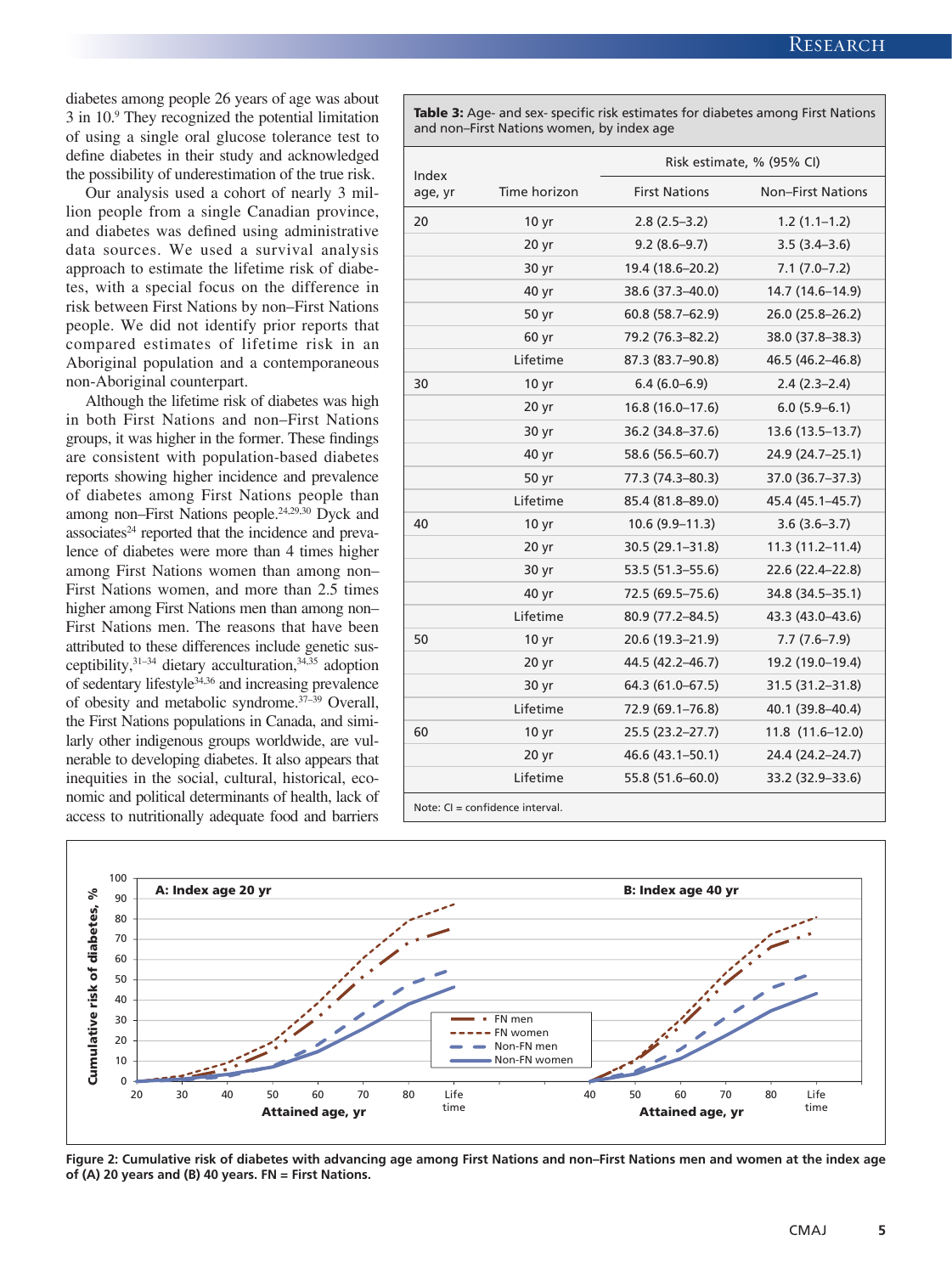to proper health care play major roles in the diabetes epidemic in indigenous populations.40–43

The increase we observed in the cumulative risk of diabetes across the time horizons for all index age categories among both men and women reflected the contribution of the age time scale that has been reported for other chronic diseases.<sup>44–48</sup> We also observed that the lifetime risk decreased by increasing index age, which is consistent with reports of lifetime risk estimation for other diseases.44–48 The decrease in lifetime risk of diabetes with increasing age reflects the shorter life expectancy and period at risk among older participants. Also, at older ages, competing causes of death will increase in importance because older people may not live long enough to develop diabetes, and people susceptible to diabetes might have developed the disease at an earlier age.

From the perspective of public health education, the lifetime risk estimates are beneficial because they are more intuitive than conventional epidemiologic measures such as incidence, prevalence and relative risk.49 Problems with statistical numeracy or low quantitative literacy are not uncommon.50 Furthermore, innumeracy and difficulties understanding proportions, ratios and relative risks seem to be general barriers to knowledge translation across all user communities in Canada. Indeed, one study found that patients preferred their health risks to be presented in absolute terms and that their lifetime estimate of risk be given in an "X in 100" format.<sup>51</sup> In addition, merits of reporting lifetime risk estimates have been observed. For instance, the widely publicized lifetime risk of breast cancer among American women (estimated to be 1 in 8  $[12.6\%]$ )<sup>52</sup> is believed to have influenced the increase in screening mammography for early disease detection.<sup>53</sup>

Although lifetime risk lacks the detail and precision needed for individual clinical consultation, the lifetime estimates presented in our study offer a useful and understandable summary of risk in a population. This will be particularly relevant to help researchers and policy-makers appreciate the population burden of diabetes.

#### **Limitations**

The strengths of our study include the use of a population-based cohort and data that encompassed diabetes and mortality. However, our reported estimates need to be interpreted in light of the limitations of this type of methodology.<sup>47,52,54–57</sup> First, lifetime risk estimates are population based and reflect average individuals in a population. Although they serve as general guidelines, lifetime risk estimates therefore have only restricted prognostic utility at the patient level, where the lifetime risk would be influenced by individual risk factors for diabetes.

Second, lifetime risk estimates assume a fixed age and demographic structure for the general population, as well as stable diabetes incidence rates and mortality. Because studies suggest that the incidence and prevalence of diabetes is increasing over time, the lifetime risk of diabetes may be even higher than reported here. Moreover, the temporal trends in life expectancy, sensitivity of diagnostic tests and the prevalence of risk factors could also alter the lifetime risk estimates of diabetes. Also, our results are based on population-based data from Alberta; they may not be generalizable to other provinces in Canada.

Third, it was not possible for us to recognize unregistered First Nations people, which may caused misclassification of some individuals in the non–First Nations group. Nonetheless, given that most of the First Nations population in Alberta is registered and given the size of the non–First Nations population in our study, we expect this potential misclassification to have minimal impact on the study estimates.

Fourth, we did not differentiate between type 1, type 2 and gestational diabetes. However, the major form of diabetes in the population is type 2 diabetes, which accounts for 90%–95% of diabetes cases in Canada.6

#### **Conclusion**

The observed probabilities indicate that 75.6% of First Nations men and 87.3% of First Nations women of young age will develop diabetes in their lifetime. The corresponding risk among non–First Nations people is about 55.6% and 46.5%, respectively. These measures can be used both in assisting health care planners and decision-makers to set priorities and in increasing public awareness and interest in primary prevention initiatives against diabetes.

#### **References**

- 1. Wild S, Roglic G, Green A, et al. Global prevalence of diabetes: estimates for the year 2000 and projections for 2030. *Diabetes Care* 2004;27:1047-53.
- 2. Zimmet P, Alberti K, Shaw J. Global and societal implications of the diabetes epidemic. *Nature* 2001;414:782-7.
- 3. Turin TC, Murakami Y, Miura K, et al. Diabetes and life expectancy among Japanese — NIPPON DATA80. *Diabetes Res Clin Pract* 2012;96:e18-22.
- 4. American Diabetes Association. Economic costs of diabetes in the U.S. in 2012. *Diabetes Care* 2013;36:1033-46.
- 5. Johnson JA. *Alberta diabetes atlas 2009*. Edmonton: Institute of Health Economics; 2009.
- 6. Diabetes in Canada: facts and figures from a public health perspective. Ottawa: Public Health Agency of Canada; 2011. Available: www.phac-aspc.gc.ca/cd-mc/publications/diabetes-diabete/ facts-figures-faits-chiffres-2011/index-eng.php (accessed 2014 Nov. 15).
- 7. Simpson SH, Corabian P, Jacobs P, et al. The cost of major comorbidity in people with diabetes mellitus. *CMAJ* 2003;168:1661-7.
- 8. First Nations & Inuit Health: diabetes. Ottawa: Health Canada; 2013. Available: www.hc-sc.gc.ca/fniah-spnia/diseases-maladies/ diabete/index-eng.php (accessed 2014 Nov. 15).
- Magliano DJ, Shaw JE, Shortreed SM, et al. Lifetime risk and projected population prevalence of diabetes. *Diabetologia* 2008; 51:2179-86.